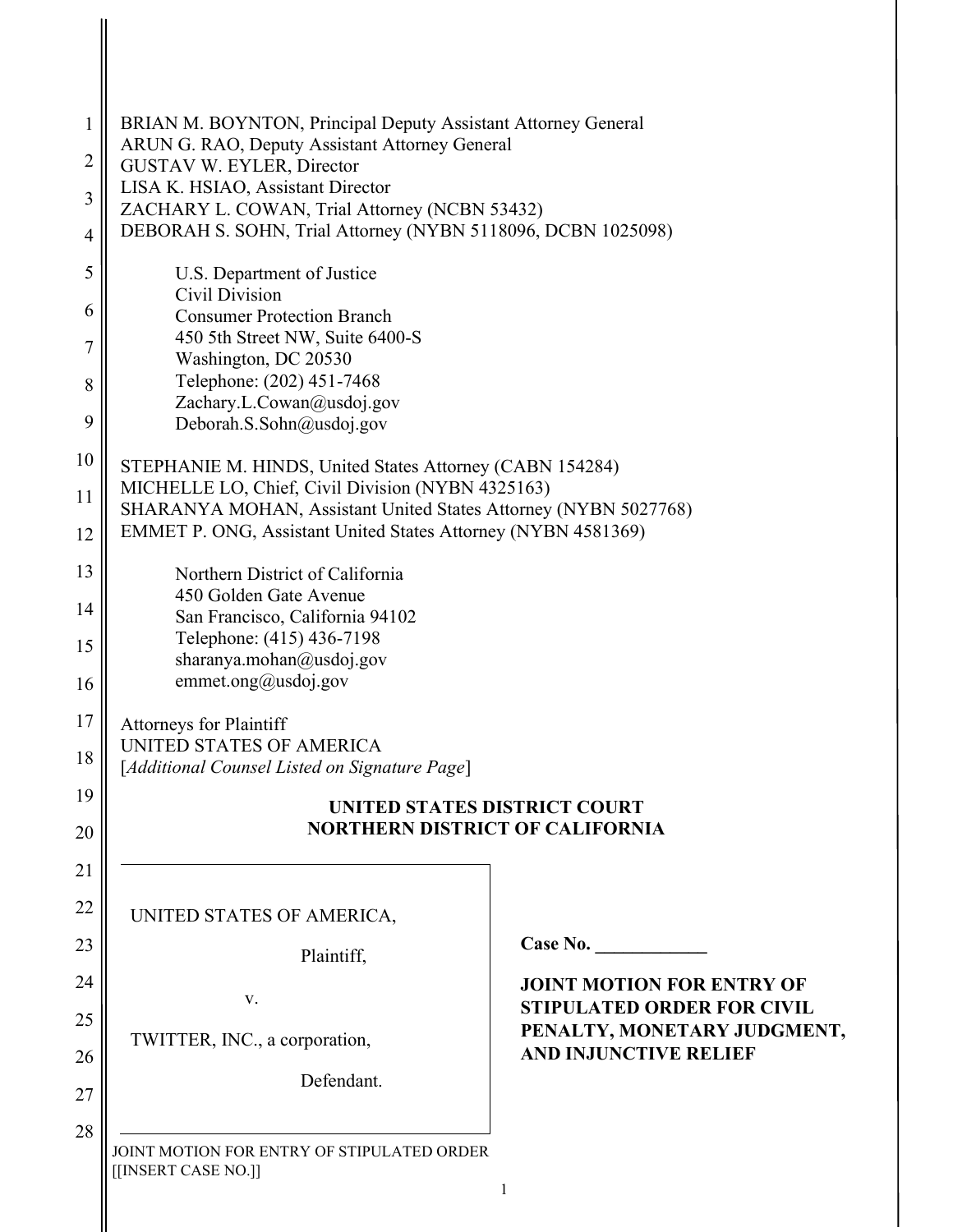Plaintiff the United States of America, acting upon notification and authorization to the Attorney General by the Federal Trade Commission ("FTC" or "Commission"), filed its Complaint for Civil Penalties, Permanent Injunction, Monetary Relief, and Other Equitable Relief, against Defendant Twitter, Inc. for alleged violations of a 2011 FTC Administrative Order and Section 5 of the FTC Act, 15 U.S.C. § 45. See ECF No. 1. The parties have resolved all issues in this matter through the attached proposed Stipulated Order for Civil Penalty, Monetary Judgment, and Injunctive Relief. Under the terms of the Stipulated Order, Twitter agrees to pay \$150 million in civil penalties, reopen the underlying administrative proceedings in FTC Docket No. C-4316 pursuant to Section 3.72(b) of the Commission's Rules of Practice, 16 C.F.R. § 3.72(b), and modify the Decision and Order in *In re Twitter, Inc.*, C-4316, 151 FTC LEXIS 162 (F.T.C. Mar. 2, 2011) with the Decision and Order set forth in Attachment A to the Stipulated Order, and submit to substantial compliance reporting measures to ensure future compliance with the law. 1 2 3 4 5 6 7 8 9 10 11 12

 "Because of the unique aspects of settlements, a district court should enter a proposed consent judgment if the court decides that it is fair, reasonable and equitable and does not violate the law or public policy." Sierra Club, Inc. v. Elec. Controls Design, Inc., 909 F.2d 1350, 1355 (9th Cir. 1990) (citing Citizens for a Better Environment v. Gorsuch, 718 F.2d 1117, 1125–26 (D.C. Cir. 1983)); see SEC v. Randolph, 736 F.2d 525, 529 (9th Cir. 1984). In approving a settlement, a court "need not inquire into the precise legal rights of the parties nor reach and resolve the merits of the claims or controversy." Gorsuch, 718 F.2d at 1126 (quoting Metro. Hous. Dev. Corp. v. Vill. Of Arlington Heights, 616 F.2d 1006, 1014 (7th Cir. 1980)). Rather, "[a]s long as the consent decree comes within the general scope of the case made by the pleadings, furthers the objectives upon which the law is based, and does not violate the statute upon which the complaint was based, the parties' agreement may be entered by the court." Sierra Club, 909 F.2d at 1355 (quoting Loc. No. 93, Int'l Ass'n of Firefighters, AFL-CIO C.L.C. v. City of Cleveland, 478 U.S. 501, 525–26 (1986) (quoting Pacific R. Co. v. Ketchum, 101 U.S. 289, 297 (1880))) (alterations and internal quotation marks omitted). 13 14 15 16 17 18 19 20 21 22 23 24 25

 The Stipulated Order is fair, reasonable, and equitable. It addresses the concerns giving rise to the Complaint by modifying the administrative order to require Twitter to undertake multiple measures that 26 27

28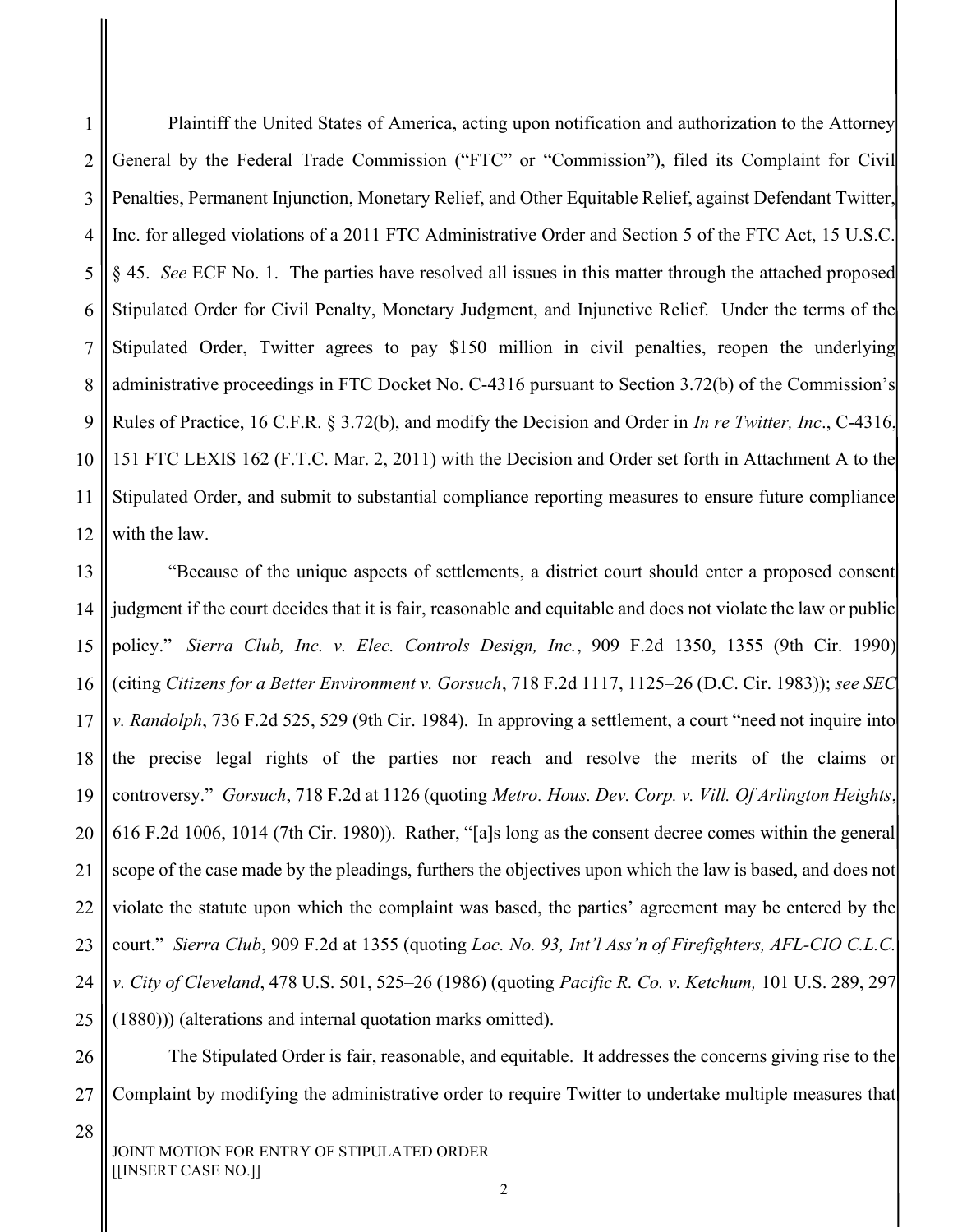will improve its protection of consumer data. These measures include prohibiting misrepresentations about the extent to which the company protects the privacy of its users' nonpublic contact information, including any misrepresentations about its use of such information, and requiring Twitter to implement a comprehensive privacy and information security program with extensive procedures to safeguard user information and assess internal and external data privacy risks. To afford consumers these protections as soon as possible, the parties respectfully jointly request that the Court promptly effectuate this resolution and enter the proposed Stipulated Order. 

 JOINT MOTION FOR ENTRY OF STIPULATED ORDER [[INSERT CASE NO.]]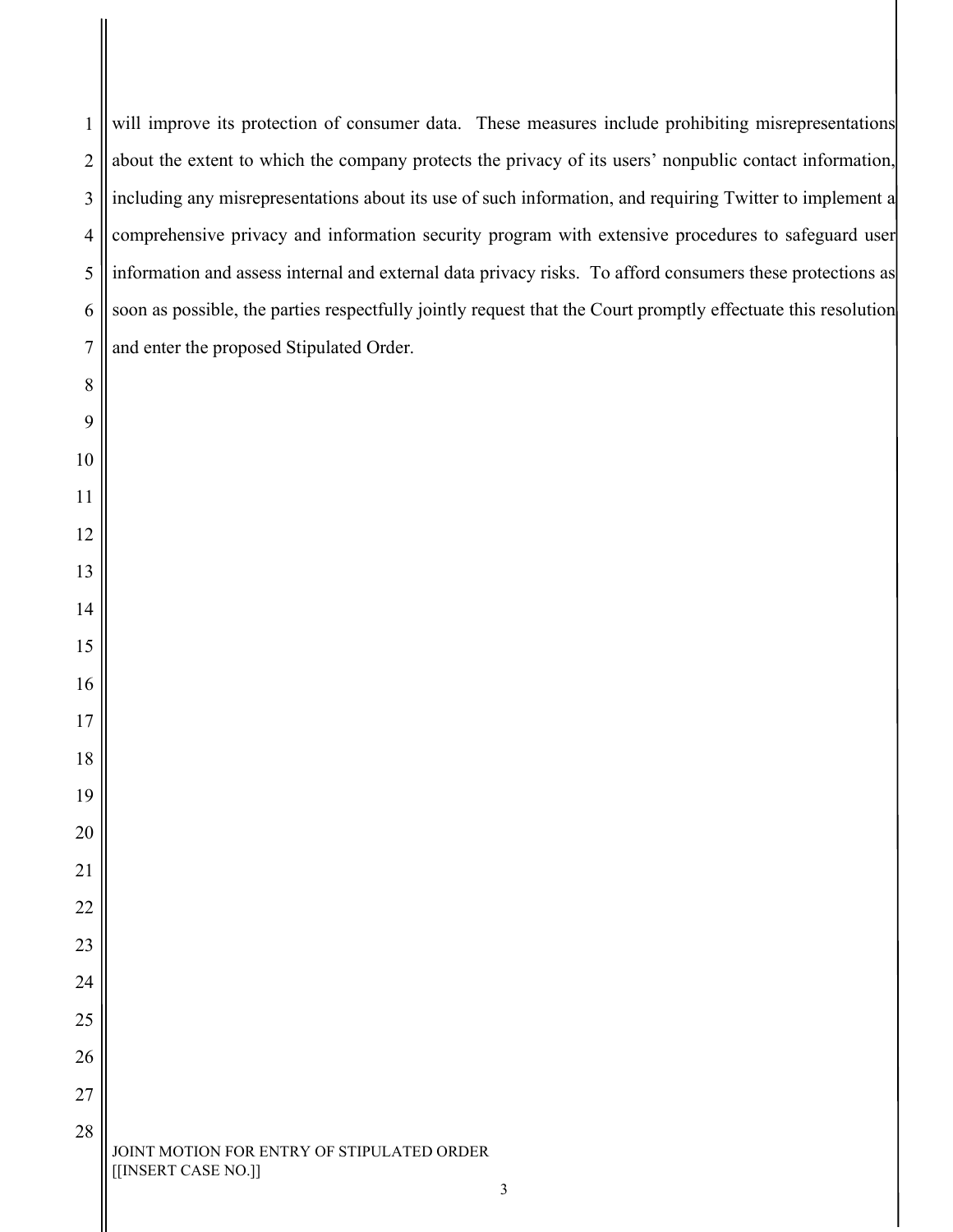| 1              | Dated: [Date]                                                     | Respectfully submitted,                                                |
|----------------|-------------------------------------------------------------------|------------------------------------------------------------------------|
| $\overline{2}$ |                                                                   | <b>FOR PLAINTIFF</b>                                                   |
| 3              |                                                                   | THE UNITED STATES OF AMERICA:                                          |
| $\overline{4}$ | Of Counsel:                                                       | <b>BRIAN M. BOYNTON</b><br>Principal Deputy Assistant Attorney General |
| 5              | <b>JAMES A. KOHM</b><br><b>Associate Director</b>                 | Civil Division                                                         |
| 6              | Division of Enforcement                                           | <b>ARUN G. RAO</b><br>Deputy Assistant Attorney General                |
| $\sqrt{ }$     | <b>LAURA KOSS</b>                                                 |                                                                        |
| 8              | <b>Assistant Director</b><br>Division of Enforcement              | <b>GUSTAV W. EYLER</b><br>Director                                     |
| 9              |                                                                   | <b>Consumer Protection Branch</b>                                      |
| 10             | REENAH L. KIM<br>Attorney                                         | LISA K. HSIAO                                                          |
| 11             | Division of Enforcement                                           | <b>Assistant Director</b>                                              |
| 12             | <b>ANDREA V. ARIAS</b>                                            | [e-signature]                                                          |
| 13             | Attorney<br>Division of Privacy and Identity Protection           | ZACHARY L. COWAN<br><b>DEBORAH S. SOHN</b>                             |
|                |                                                                   | <b>Trial Attorneys</b>                                                 |
| 14             | <b>Federal Trade Commission</b>                                   | <b>Consumer Protection Branch</b>                                      |
| 15             | 600 Pennsylvania Avenue, N.W.,<br>Mail Stop CC-9528               | U.S. Department of Justice<br>450 5th Street, N.W. Suite 6400-S        |
| 16             | Washington, D.C. 20580                                            | Washington, D.C. 20530                                                 |
| 17             | Tel: (202) 326-2272 (Kim)                                         | Tel: (202) 598-7566                                                    |
|                | Tel: (202) 326-2715 (Arias)<br>rkim1@ftcgov                       | Fax: (202) 514-8742<br>Zachary.L.Cowan@usdoj.gov                       |
| 18             | aarias@ftc.gov                                                    | Deborah.S.Sohn@usdoj.gov                                               |
| 19             |                                                                   |                                                                        |
| 20             |                                                                   | STEPHANIE M. HINDS<br><b>United States Attorney</b>                    |
| 21             |                                                                   | <b>MICHELLE LO</b>                                                     |
| 22             |                                                                   | Chief                                                                  |
|                |                                                                   | Civil Division                                                         |
| 23             |                                                                   | <b>SHARANYA MOHAN</b>                                                  |
| 24             |                                                                   | <b>EMMET P. ONG</b><br><b>Assistant United States Attorneys</b>        |
| 25             |                                                                   | Northern District of California                                        |
| 26             |                                                                   | 450 Golden Gate Avenue                                                 |
|                |                                                                   | San Francisco, California 94102<br>Tel: (415) 436-7198                 |
| 27             |                                                                   | sharanya.mohan@usdoj.gov                                               |
| 28             |                                                                   | emmet.ong@usdoj.gov                                                    |
|                | JOINT MOTION FOR ENTRY OF STIPULATED ORDER<br>[[INSERT CASE NO.]] |                                                                        |
|                |                                                                   | $\overline{4}$                                                         |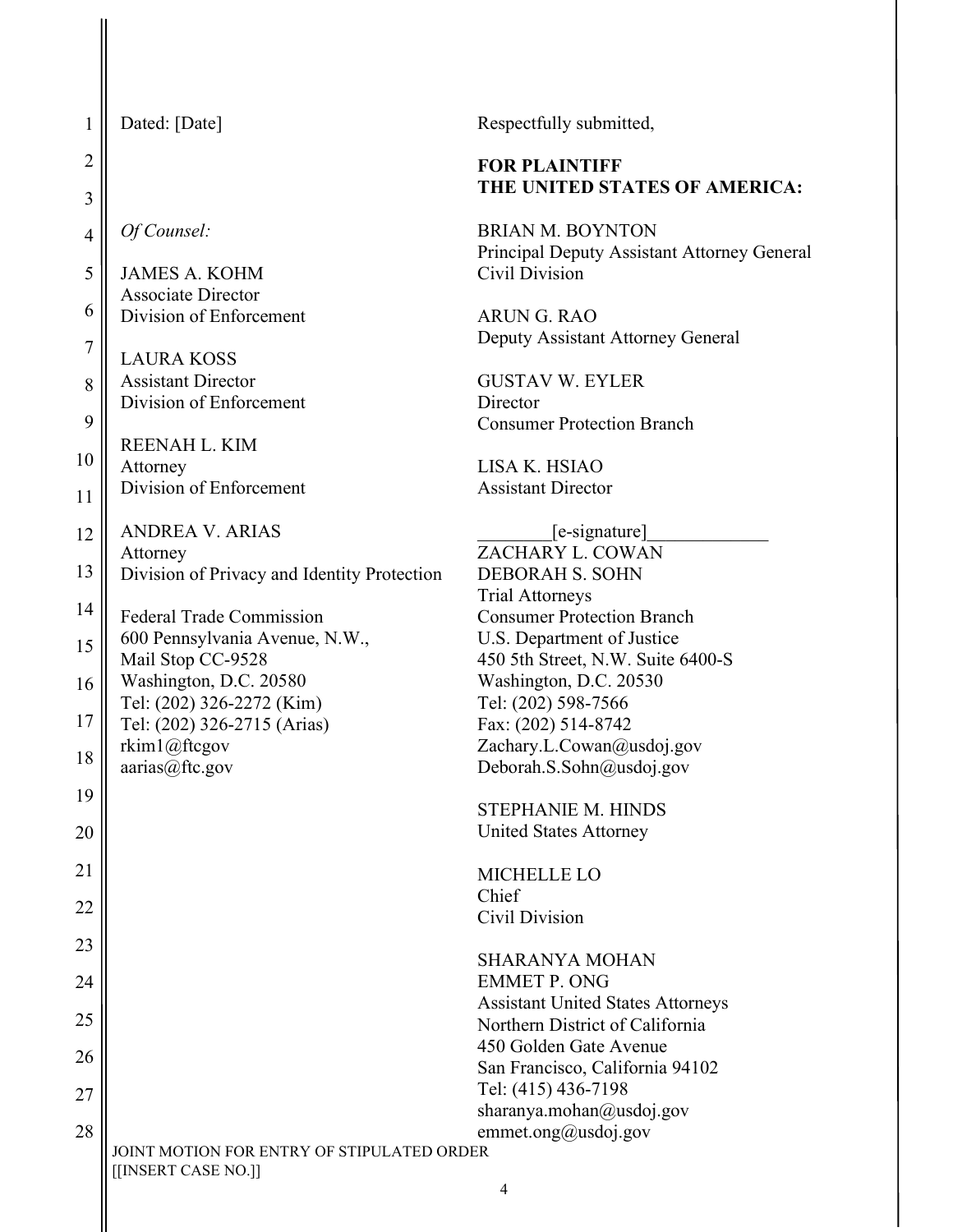